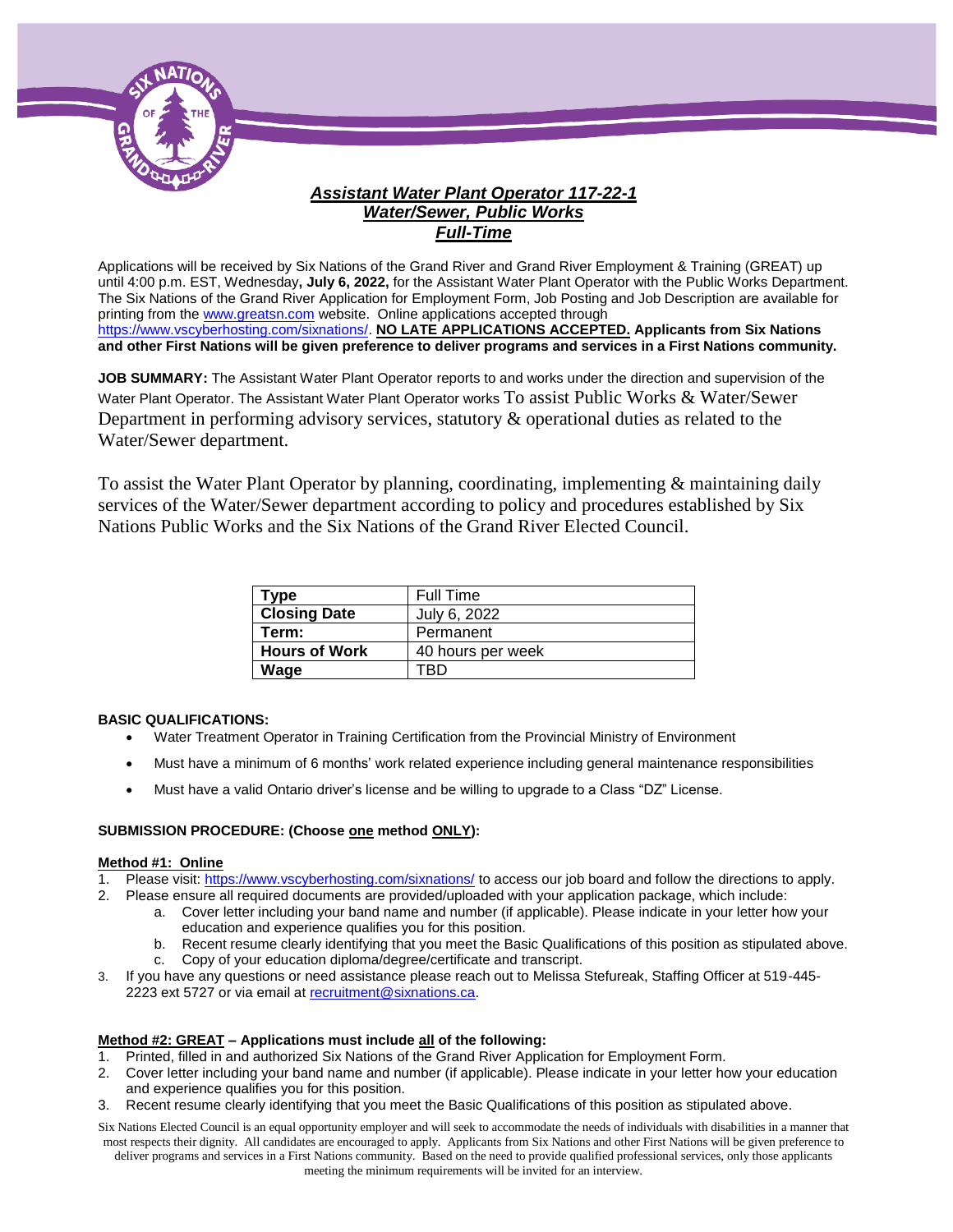- 4. Photocopy of your education diploma/degree/certificate and transcript.
- 5. Place all documents listed above in a sealed envelope and mail to or drop off at:

**Assistant Water Plant Operator – Full Time – 117-22-1** c/o Reception Desk Grand River Employment & Training (GREAT) P.O. Box 69, 16 Sunrise Court Ohsweken, Ontario N0A 1M0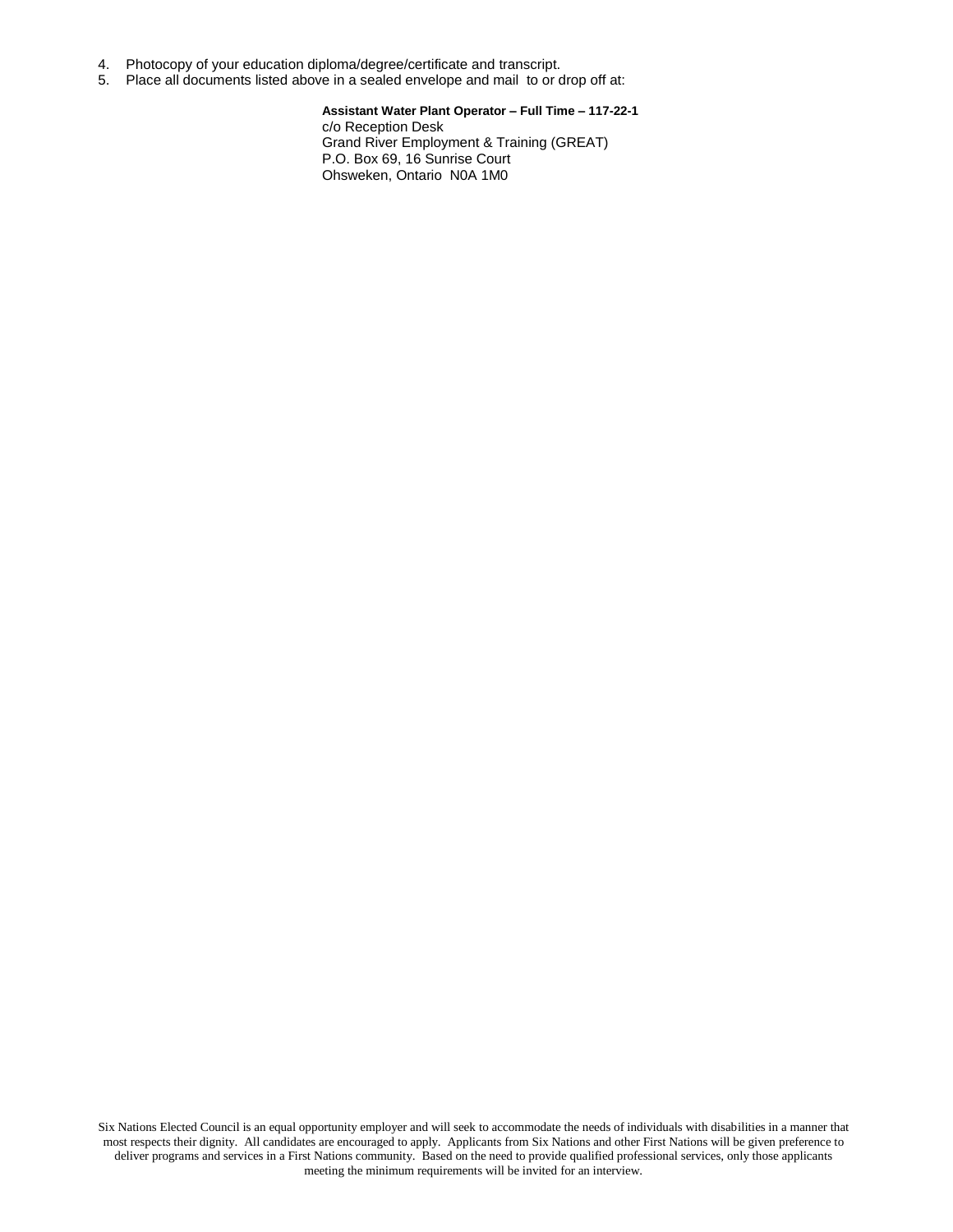# **POSITION DESCRIPTION**

# **POSITION TITLE: Assistant Water Plant Operator**

# **REPORTING RELATIONSHIP:**

Reports to and works under the direction and supervision of the Water Plant Operator.

# **PURPOSE & SCOPE OF THE POSITION:**

To assist Public Works & Water/Sewer Department in performing advisory services, statutory & operational duties as related to the Water/Sewer department.

To assist the Water Plant Operator by planning, coordinating, implementing & maintaining daily services of the Water/Sewer department according to policy and procedures established by Six Nations Public Works and the Six Nations of the Grand River Elected Council.

# **KEY DUTIES & RESPONSIBILITIES:**

- 1. Technical Functions:
	- i. Assist in maintaining  $\&$  monitoring central computer system  $\&$  all related equipment in the water treatment process.
	- ii. Ensuring that the water meets provincial/federal safe drinking water standards.
	- iii. Monitor, maintain and repair all related equipment as part of the water treatment process and distribution system also waste water/sewer distribution system.
	- iv. Assist with the collection of necessary water samples for provincial analysis & ensure proper follow up is completed as required.
	- v. Assist in the maintenance and continued operation of the ultra violet system and perform any repairs as required.
	- vi. Assist with the coordination and inspection of new water/sewer service connections.
	- vii. Ensure regular & routine maintenance inspection/repairs of all fire hydrants according to Maintenance Management Systems.
	- viii. Obtain daily chlorine samples to ensure level is within acceptable standards according to recommended guidelines.
		- ix. Assist with the collection of sewer samples for laboratory test and obtain necessary approvals prior to discharging lagoons.
		- x. Assist in the installation & repair of all water meters to ensure accurate monthly reading are obtain for invoicing purposes.
- 2. Communication Functions:
	- i. Adhere to and ensure all duties are carried out according to the Maintenance Management System.
	- ii. Maintain contact with Provincial Ministry of Environment, Health Canada and any other organization in relation to water treatment and sewer management as well as the Grand River.
	- iii. Supervise the Water/Sewer Department in partnership with the other Assistant Water Plant Operator in the absence of Water Plant Operator.

Six Nations Elected Council is an equal opportunity employer and will seek to accommodate the needs of individuals with disabilities in a manner that most respects their dignity. All candidates are encouraged to apply. Applicants from Six Nations and other First Nations will be given preference to deliver programs and services in a First Nations community. Based on the need to provide qualified professional services, only those applicants meeting the minimum requirements will be invited for an interview.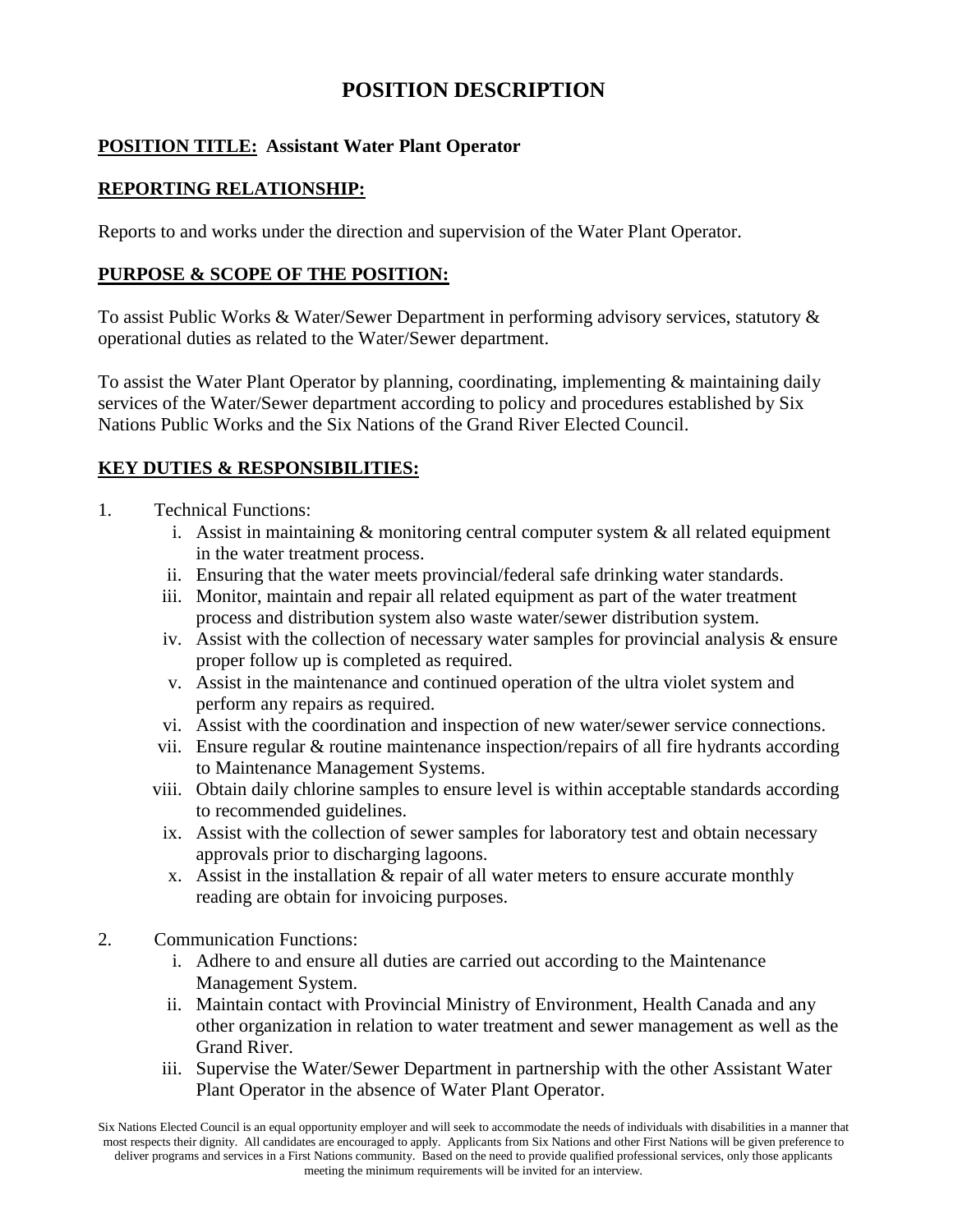- iv. Detect malfunctions of equipment and initiate corrective measures, also inform supervisor of the mechanical defects.
- 3. Administrative Functions:
	- i. Assist with the supervision and training of casual and part time staff.
	- ii. Attend training as required in relation to water  $\&$  sewer treatment process.
	- iii. Successful applicant to obtain Provincial Water Treatment Class 2 Certification and Wastewater Class 1 Certification within first three (3) years of hire. These certifications are to be maintained for the duration of employment.
- 4. Other Functions:
	- i. Assist with the sewage disposal truck by performing routine circle checks and collection of sewage for disposal in the waste waster system as required.
	- ii. Assist with overall general cleaning of Water Plant, garage and tower.
	- iii. Provides support to the Six Nations Emergency Response Plan by ensuring awareness of the Emergency Response Plan and assists as instructed by the Water Plant Operator.
	- iv. Perform any other related duties as required by the Water Plant Operator or designate

# **WORKING CONDITIONS:**

Work involves extensive physical activity in the outdoors at times and will also be in inclement weather conditions. Work will also involve extensive interaction with public who may be hostile or irate at times. Work will also be subject to deadlines, constant interruptions and unscheduled or extended hours. Some travel maybe required at times to complete assigned task or attend training. Work will also involve mental stress, be exposed to chemical odour and high noise volumes. Work may also involve working in high above ground areas and in confined spaces. On Call duties are shared among the Water/Sewer department and weekend, evening and holiday work are required.

## **WORKING RELATIONSHIPS:**

### **With the Water Plant Operator:**

Receives direction, instruction, guidance and discusses planning to ensure all task are done efficiently and effectively.

## **With Other Staff Members:**

Must be a team member who is courteous, respectfully and cooperative at all times.

### **With the Public:**

Must represent and promote Six Nations Water/Sewer Department in a positive polite manner by providing courteous friendly assistance or advice at all times.

## **With External Agencies:**

Represent and promote Six Nations Community interest as related to Water/Sewer issues. Maintain an up to date awareness of changing legislation, policies and programs that may affect our Water/Sewer Department. Seek to develop and maintain professional working relationship with organizations related to Water/Sewer treatment.

# **KNOWLEDGE, SKILLS & ABILITIES:**

Six Nations Elected Council is an equal opportunity employer and will seek to accommodate the needs of individuals with disabilities in a manner that most respects their dignity. All candidates are encouraged to apply. Applicants from Six Nations and other First Nations will be given preference to deliver programs and services in a First Nations community. Based on the need to provide qualified professional services, only those applicants meeting the minimum requirements will be invited for an interview.